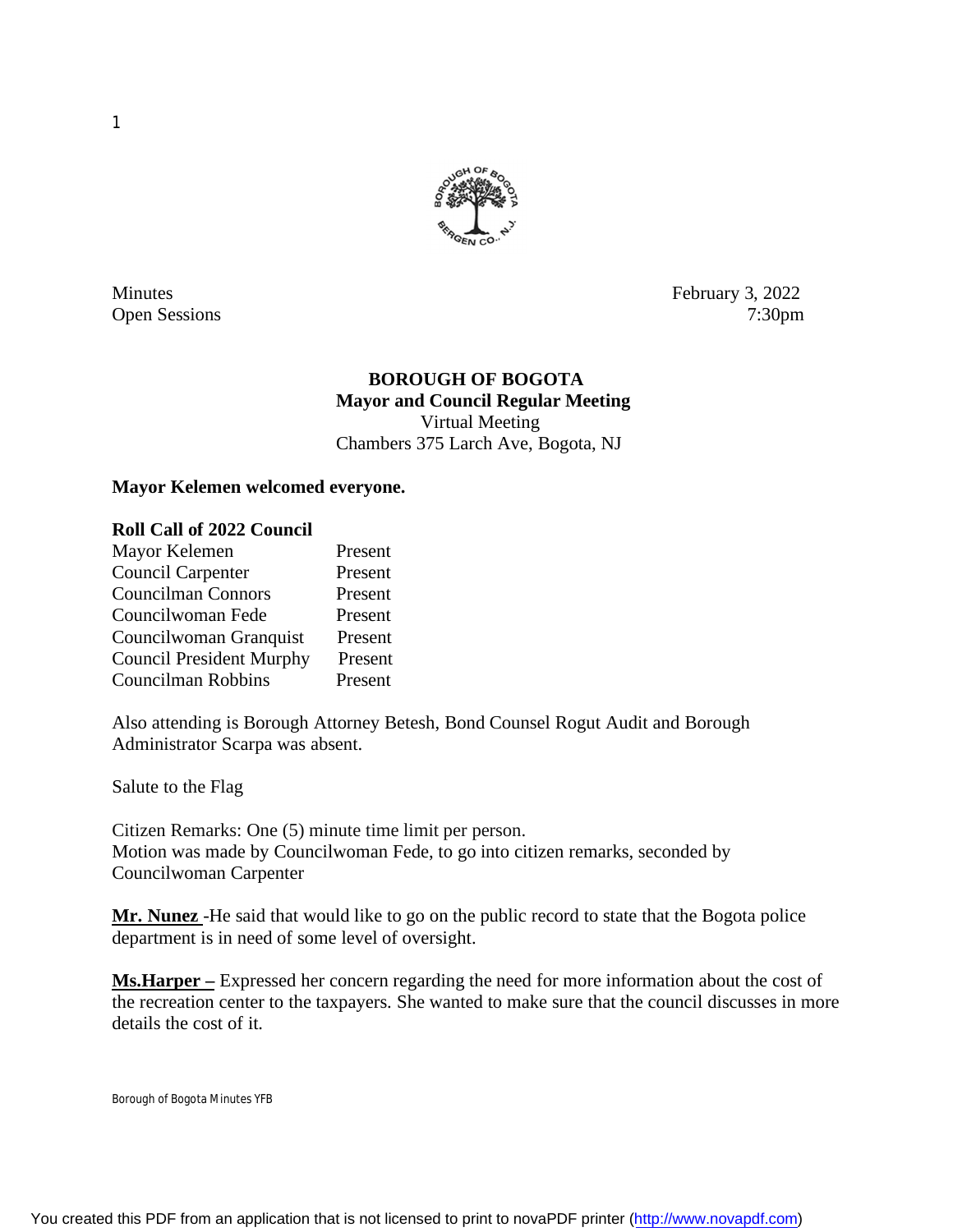She also said that the way the citizen remarks are set up makes it difficult to comment on the subjects. The citizens have the opportunity to speak at the beginning and at the end, after resolutions are already voted on item that could impact the citizens without their input.

**Ms. Solomov**- commented on the new feature at the bottom the meeting screen showing closed captioning, and that it is great access for anybody whose hearing impaired. She thanked all the young kids from helping hands for shoveling every senior citizens home on the senior citizen list that was not shoveled already. She added that the St. Joe's food pantry drive was a huge success.

**Ms.Pico- Cabrera** expressed her concern about the overnight parking regulations. She said not being able to park on the street makes it very difficult for families with additional vehicles when their driveways do not have enough space. She also expressed her concern in having young drivers parking at the bottom of the streets, which in some cases may not be really feasible or safe, especially late at night. She recommended parking permits for home owners because five times a month permits are not feasible in some cases.

**Ms. Ramirez** -Wanted to bring up the overnight parking as well, and she is aware that Councilman Robbins was concerned about emergency vehicles getting down the streets. She recommend for the council to do alternate side parking or find another way to grant parking on the street in a safe and fair manner.

**Ms. Cabrera** – Said how she was of all the young adults that have taken on volunteering for their community to help out the senior citizens in a time of physical need.

Closed citizen remarks – Motion by Councilman Connors seconded by Councilwoman Carpenter. All in favor.

Council President Murphy- Responded to Ms. Harper's questions by saying that the town doesn't have those numbers, and she agreed it's important to have them. She hoped to soon have an answer to her questions.

Bond counsel Rogut- answered about the annual debt service number. He repeated what Mr. Lerch had previously said at the January 20 council meeting, that \$240 would be the estimated tax increase based upon what the recreation center bond was going to be if the Borough did not use any of the Atwater money as an offset.

Councilwoman Carpenter – said that the supplemental debt statement would be at 2.5% and it's also on the website for view.

Mayor Kelemen- Thanked those young helping hands for all of your work. He said those kids are fantastic and they want to help their community.

```
Borough of Bogota Minutes YFB
```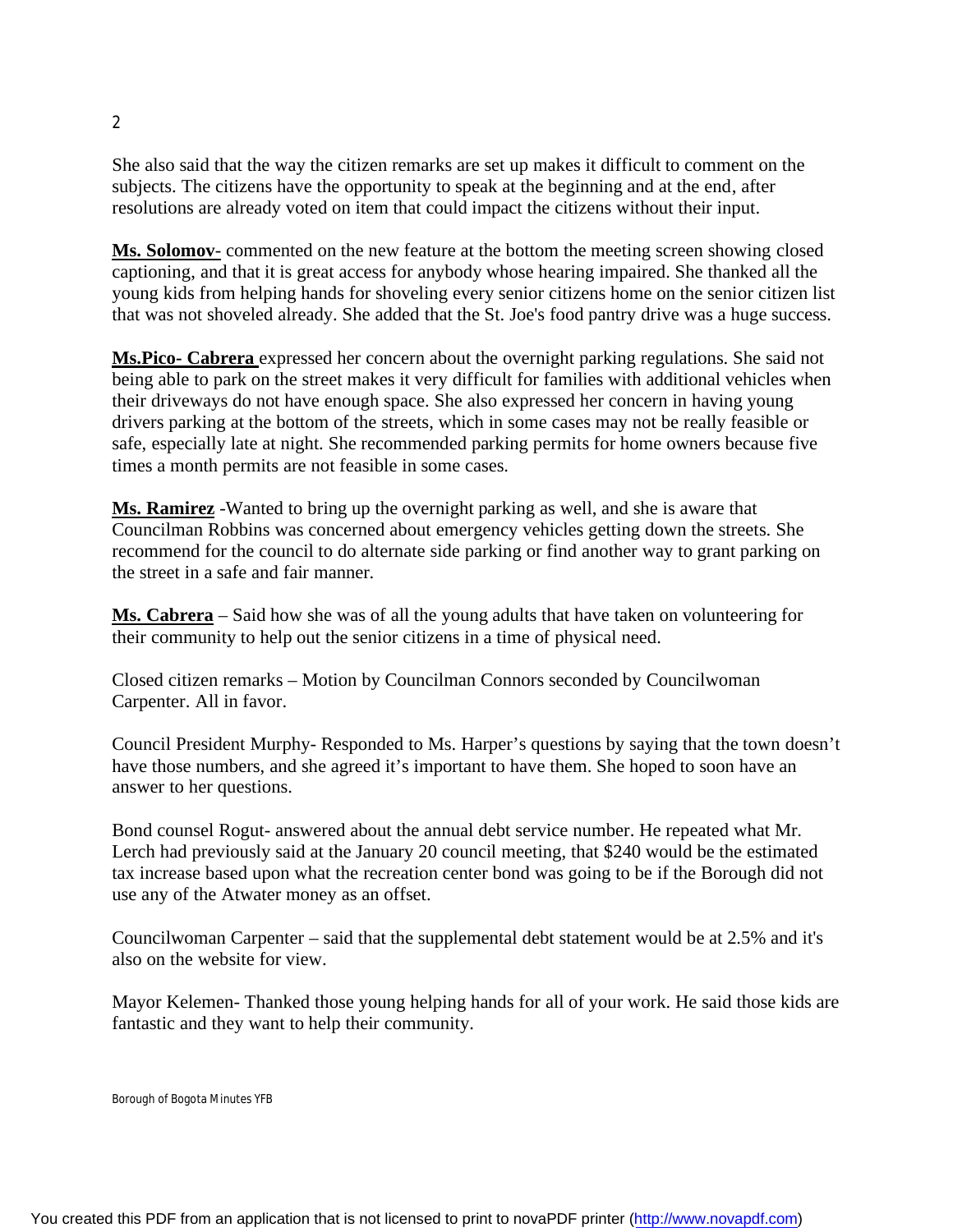Councilman Connors- Addressed the overnight parking questions by saying that the majority of residents are not in favor of it. He said that there are many large parking lots available for residents to park. And he recommended for a member of the police department to attend the next council meeting and explain some of the reasons why overnight parking is not safe for the town. He added that a committee should be formed to discuss the matters.

Councilman Robbins – agreed with Councilman Connors in regards to forming a committee to talk about overnight parking and all options. He offered to be part of it.

Councilwoman Fede – addressed Mr. Nunez's question by saying that she is not aware of any issues involving the police department. As a member of the police committee, she welcomed him to reach out to her and discuss the problem.

Mayor Kelemen- said that he understands there is limited parking, however he has talked with many other mayors and they all complimented him for not having overnight parking in town. He also added there's a couple things that have to be looked into and will try to look on a solution.

# **Discussion: Posting Council Meetings Online**

Mayor Kelemen welcomed the webmaster Mr. Dwyer to address the discussion regarding posting all meetings online.

Mr. Dwyer said that for the past few weeks he has been working with deputy clerk Flores-Bolivard on posting the meetings online. He recommended posting the meetings on a YouTube account, which is free, and would link to the Bogota web page where the meetings can be viewed. He said that since meetings are conducted now on zoom it's fairly simple to post the recordings on the website. The meetings could post as soon as the next day.

Mayor Kelemen wanted to acknowledge deputy clerk Flores-Bolivard and Mr. Dwyer's hard work.

Councilman Connors recommended that Mr. Dwyer speak with Administrator Scarpa about the possibility of using some recording equipment the Borough already for the residents to view the meetings.

Borough Attorney Betesh – said there's nothing preventing the council from uploading their meetings on YouTube. It's done in a lot of towns.

Motion made by Councilman Connors to direct the attorney to prepare a resolution that would authorize the uploading of public council meetings for viewing on YouTube or other online platform, and to remain posted for a period of 90 days. Seconded by Council President Murphy, all in favor.

Borough of Bogota Minutes YFB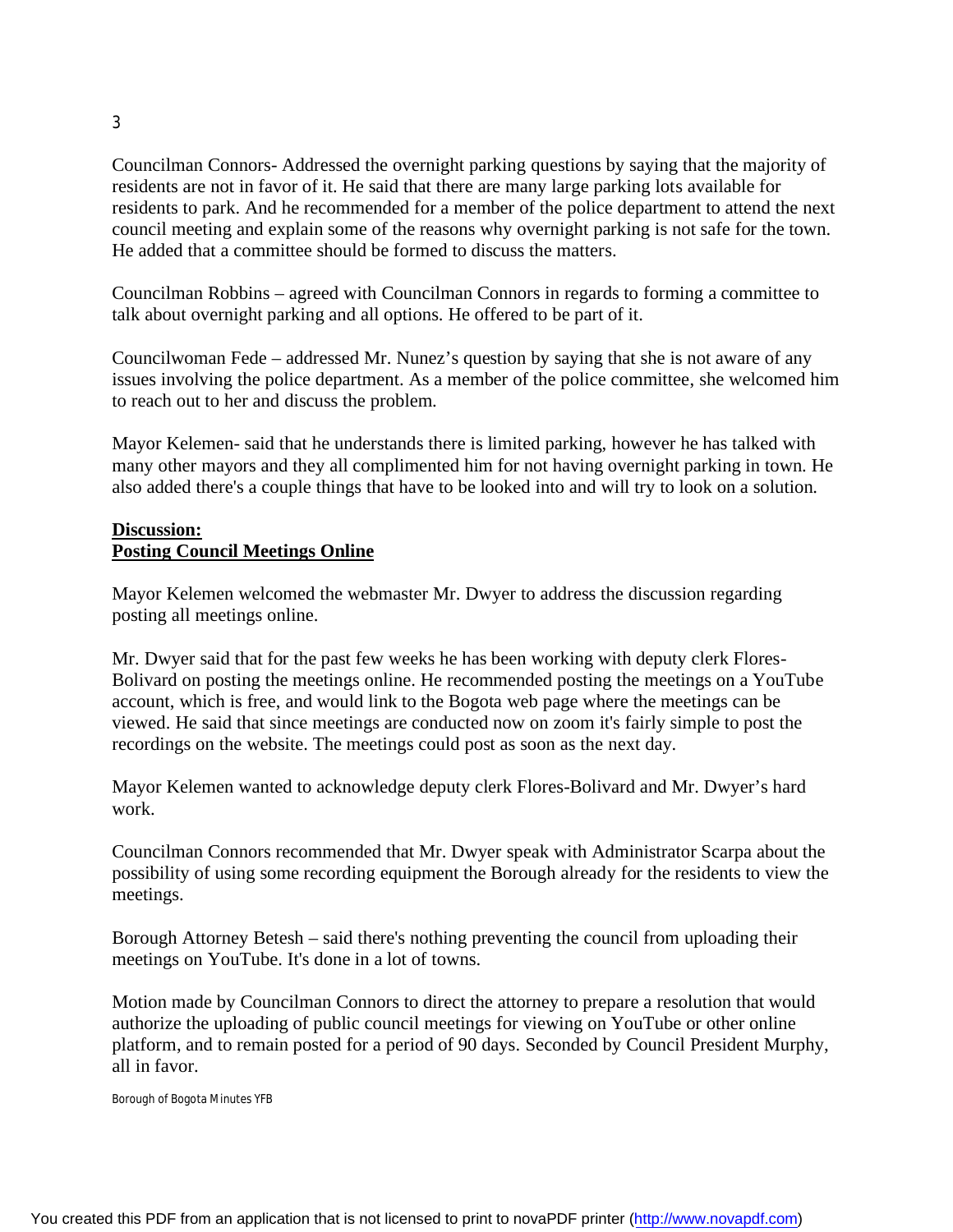## **Update on the Apollo building**

Mayor Kelemen read the Borough Administrator's report since he was absent:

Apollo building: The entire second floor will be utilized by the fire department as offices for the chiefs, a file room, and a meeting room.

-The first floor will be split among fire prevention and the Office of Emergency Management.

-The basement will be utilized for records storage for various departments, including the police.

Council president Murphy said it's a good idea let our three police liaisons or rescue and a fire department have a meeting on their own, and address the council on moving forward with those recommendations.

Councilman Connors – said that the Office of Emergency Management department should be close to the police department in case of an emergency.

Councilwoman Fede asked if the Fire department is using the building. Councilman Robbins said they are moving in.

#### **Consent Agenda**:

2022-44 Amendment resolution #21-127 authorizing participation in the New Jersey Department of law and Public Safety Body –worn camera

Motion make by Councilwoman Carpenter and seconded by Council President Murphy. All in favor.

Councilwoman Carpenter thanked everybody that got involved with the body worn cameras.

2022-48 BFD LOSAP Administrator John Dunn. Motion make by Councilwoman Carpenter and seconded by Council President Murphy to accept John Dunn as the administrator for the LOSAP. All in favor.

#### **Resolution to be voted on separately:**

PC22-02 Payment of Claims - Motion made by Councilwoman Carpenter seconded by Council woman Granquist to accept the payment of claim. Councilwoman Fede abstained from Tom Service.

Councilwoman Fede- Pointed out that PSEG payments have not been in the payment of claims. She looked at the PSEG bills for purpose of energy tracking. Councilwoman Carpenter said she will look into it with the CFO because PSEG usually has delayed sending their bills.

```
Borough of Bogota Minutes YFB
```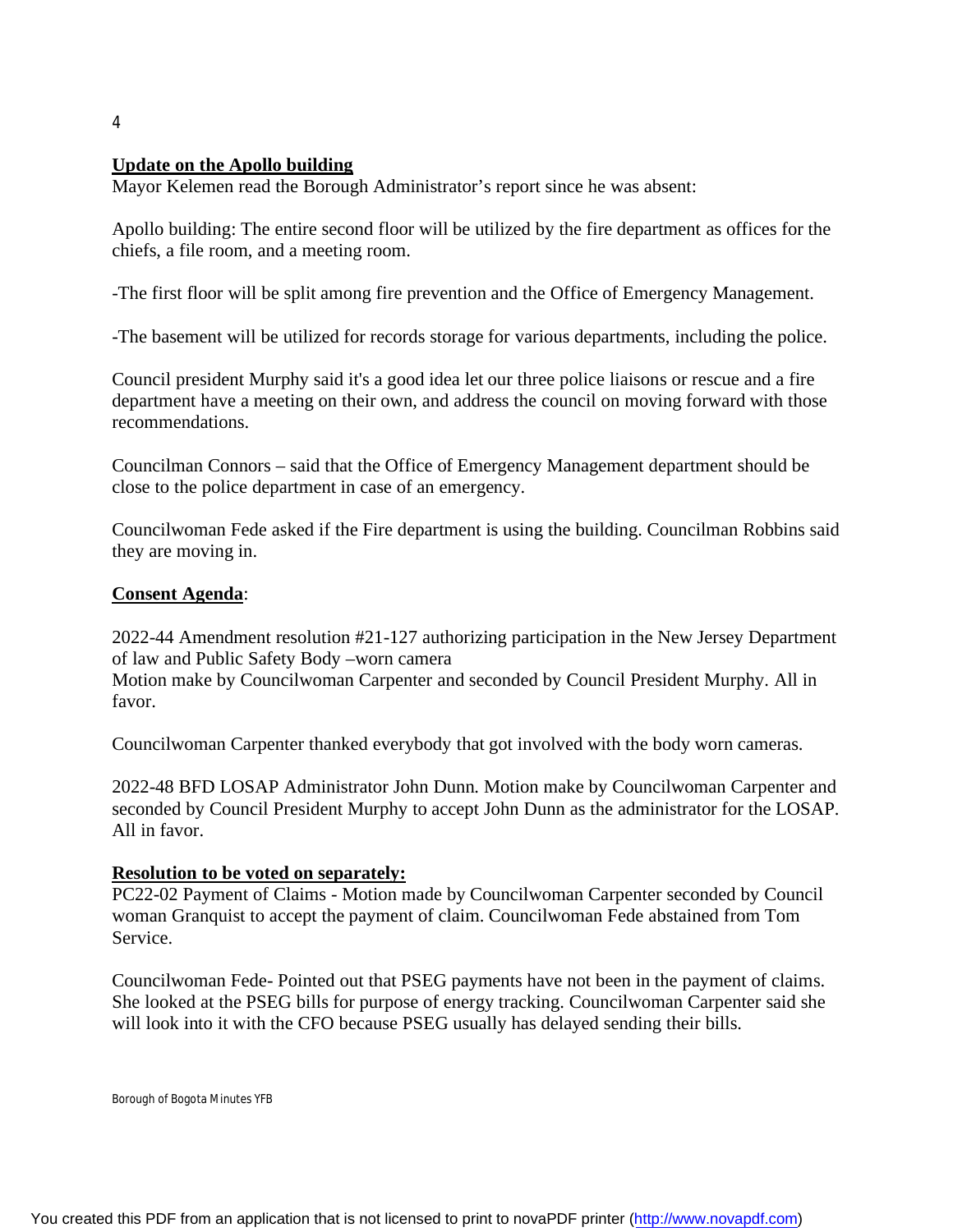2022-45 Hire Millennium Strategies as Grant Writer for 2022 – Motion made by Councilwoman Carpenter and seconded by Council President Murphy to hire Millennium Strategies as Grant Writer for 2022. All in favor.

Councilwoman Fede- had a question regarding hourly billing since the proposal that she saw has a flat rate. She said they're charging on an hourly basis and did not see in the contract what the hourly charge is, and is just trying to understand the scope of their services.

Councilwoman Carpenter – explained that any type of extra work they do is by resolutions, however she is going to look into all the previous assignments now that it is brought up.

Resolution 2022-46 to authorize the Change in Use at Olsen Park to permit the Construction of the Recreation Center was tabled by Council President Murphy, to be moved after the public hearing of Ordinance #1570. Seconded by Councilman Connors. All in favor

Resolution 2022-47 to Capital Budget Amendment was also tabled by Councilman Robbins to be moved after the public hearing of Ordinance #1570. Seconded by Councilman Connors. All in favor.

Councilman Robbins and Council President Murphy said that because those two resolutions are related to the votes that are going to be taken later on with regards to the recreation center bond. It makes sense to move them to a later part of the agenda.

## **Introduction of Ordinance**

#1572 an Ordinance to Amend Ch. 23-Police Department (Creation of the Rank of Lieutenant)

Motion made by Councilman Connors to Introduction of Ordinance #1572 An Ordinance to Amend Ch. 23-Police Department (Creation of the Rank of Lieutenant. Seconded by Councilman Connors. All in favor.

Councilwoman Fede asked to add to the Ordinance to amend Chapter 23 a provision that candidates for lieutenant hold the rank of sergeant for a minimum of one year before they're considered for the lieutenant position. The ordinance was introduced with this amendment.

#### **Public Hearing of Ordinance**

#1570 Bond Ordinance to appropriate an additional Sum to the Construction of a New Recreation/ Community Center at Olsen Park.

Motion by Councilman Connors and seconded by Councilwoman Carpenter.

**Opened for public comments:** Introduction Ordinance: 1570 – Bond Ordinance to appropriate an additional Sum for the Construction of a New Recreation/ Community Center at Olsen Park.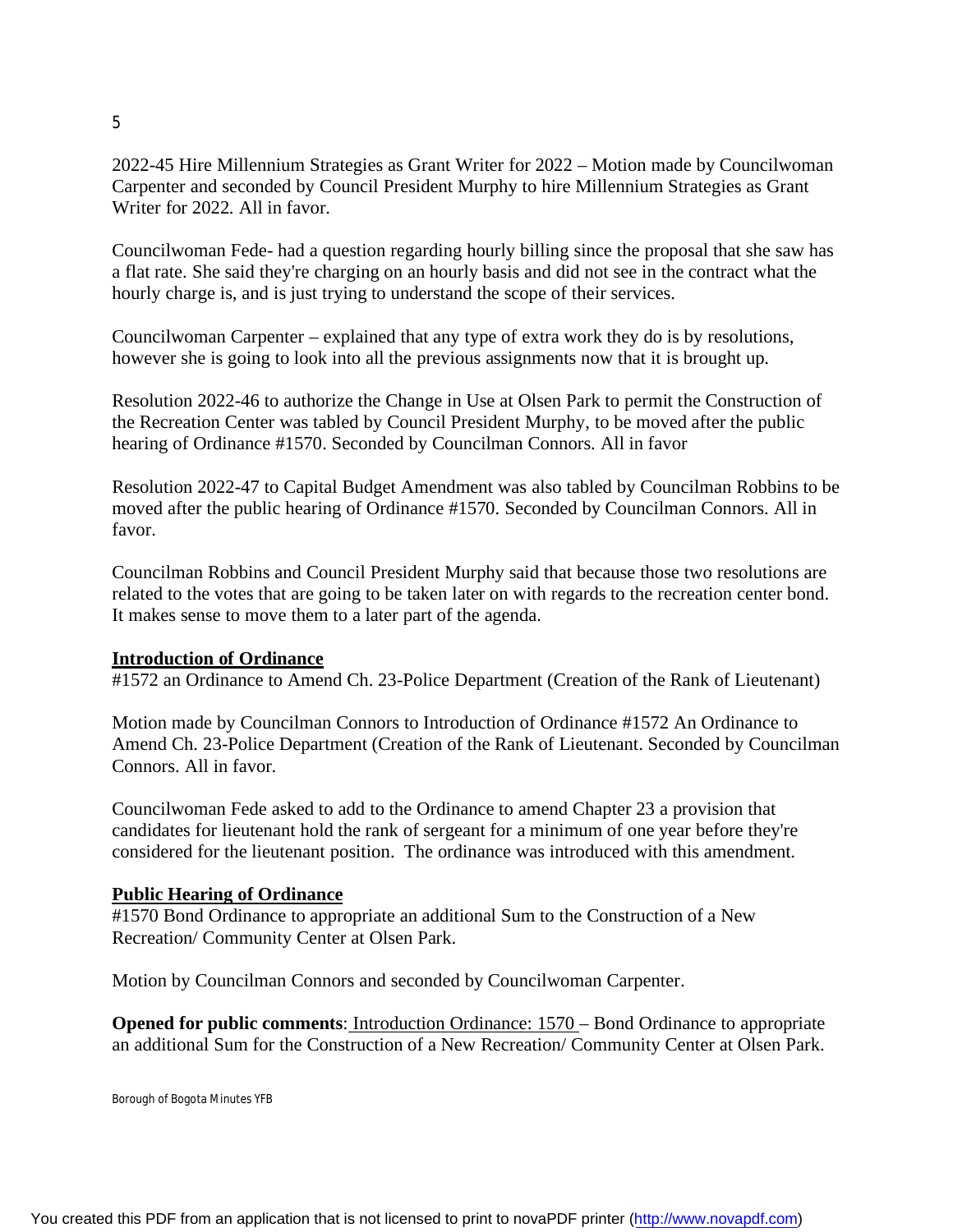**Ms. Harper** - Concerned about how the project would that impact the residents from a tax perspective.

**Mr. Nunez**- said that as a taxpayer he believe the recreation center is a worthy investment in the community. He added that regardless of what the cost is, the community needs this investment. And he hopes it will capture some of that money through the additional revenues that are being generated from the Atwater. "I think you need to move forward and make this thing happen".

**Mrs. Solomov**- said it's been way too long that the community of Bogota has waited for a new recreation center. There have been meetings after meeting and listening back and forth to the votes yes or no. She noted that it is something that the community needs and it has to be done. The children deserve it. She also added that for the amount of money in taxes that people are paying they must have something to show off.

**Ms. Harper**- added there has been a very significant contingent in the town that while they are not against the recreation center, they wanted to see the parking lot scaled back in order to preserve our environment. She expressed how it is important to preserve the environment and how it's going to impacts the one park Bogota has.

**Mr. Miranda**- as a tax payer and resident of Bogota, and as a previous councilman, he wanted to apologize to all those that have expressed they want a community center. He said "I maybe should have done more to drive this so that the pricing wouldn't have catapulted to double of what it is today." He also said he believed that the town is in need of a community center more than ever. Many parents' work long hours and it will be beneficial and safe for them to have a place where their kids can wait for them.

**Mr. Nunez**- said he agreed 100%, with Harper's position regarding the environment and he believes all those adjustments should be incorporated and take into account what many members of the community have brought to the forefront in terms of the destruction of trees. He understands that permits have been issued with Green Acres, but he believes some accommodations can be made to maintain the integrity of the trees and the environment in the park.

**Mr. Fede** – said that as a longtime resident, he is in favor of a recreation or community center. He said it's not just good for young people but for seniors and everyone in the community. He also added that it is his understanding this is a bond ordinance.

It certainly is not an obligation to spend all the money. He commented that this ordinance is the first step to move forward, and if it does not pass, then the project cannot move forward. Additionally, he said" I urge you to pass the ordinance, and then deal with the comments that you've heard, because you've heard two sides."

Borough of Bogota Minutes YFB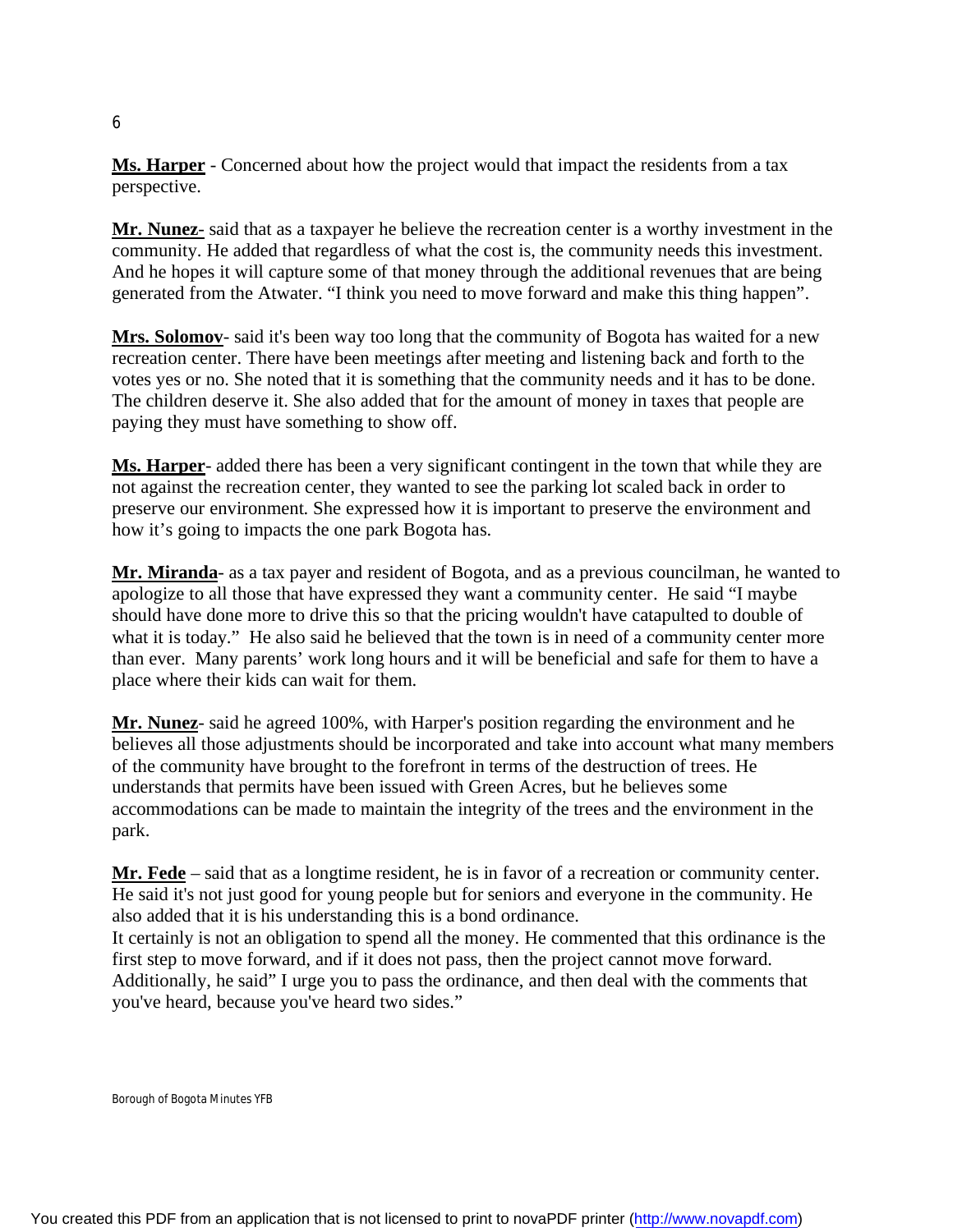**Ms. Berney** – Said she is concerned about the increases in taxes on houses, which are quite high. She asked who is monitoring and controlling all these costs and all the different aspects of what has to be done. I definitely think we do need a rec center.

**Ms. Youla** said that as a member of the recreation committee it is important for her to see the new recreation center built. She also added that it would be fantastic to see the shovels, actually in the ground. She hoped that the council agreed this time, and that you go forward. It is something to be proud of. In regard to Ms. Harper's concerns, she believes they should be accommodated as well.

Motion to close public hearing by Councilwoman Carpenter. Seconded by Council President Murphy. All in favor.

## **Answered citizens remarks questions in regards to public hearing**-

**Mr. Rogut** - wanted to clarify to the public that the Borough has the ability to borrow \$31.3 million. He said, prior to this ordinance, against that \$31 million, there's \$14 million dollars borrowing capacity. He noted that in essence the Borough is allowed to borrow 3.5% with the recreation building. With this ordinance, the debt that the Borough will have authorized will be 2.5%. He also said there is some money left over from the developer's contribution to the recreation center. He explained that as more C/O's are issued, they will have more cash from the developer to offset the amount that we're going to have to bond. He also added that some of the PILOT money will defray debt service. He said that based on what Mr. Lerch said, it will cost taxpayers around \$240.00 a year if this bond is approved, prior to offsets. He also said that the Borough will receive 10% of the gross rents from the Atwater apartments once they are all done.

Councilwoman Carpenter – clarified that this is not a community center, it is a rec center, which was a title required by Green Acres a long time ago when we got it approved. She said she understands Mrs. Harper's concerns and everybody else's about the trees and so forth, and she will work hard on this personally. She pointed it out that there's \$500,000 that were spent already on the project that is included in the debt numbers, therefore she believes they need to move forward. She explained that because they are bonding for this money, it don't necessarily need to be used.

Councilman Connors- said he agreed with Councilwoman Carpenter's statements. He also said he agreed there were a lot of mistakes made by many people and probably he was at fault for something, however it is time to move forward. He explained that if no significant footprint changes are made and the footprint is left as it is, he has been told by more than one architect that the town could save up to a million dollars, based upon making minor changes that left the footprint as is. He asked for all the elected officials to come together and get this done.

Council President Murphy –Explained the reasons why she didn't vote for the Recreation Center back in 2018. She said that her only objection was that she was waiting for the PILOT money.

Borough of Bogota Minutes YFB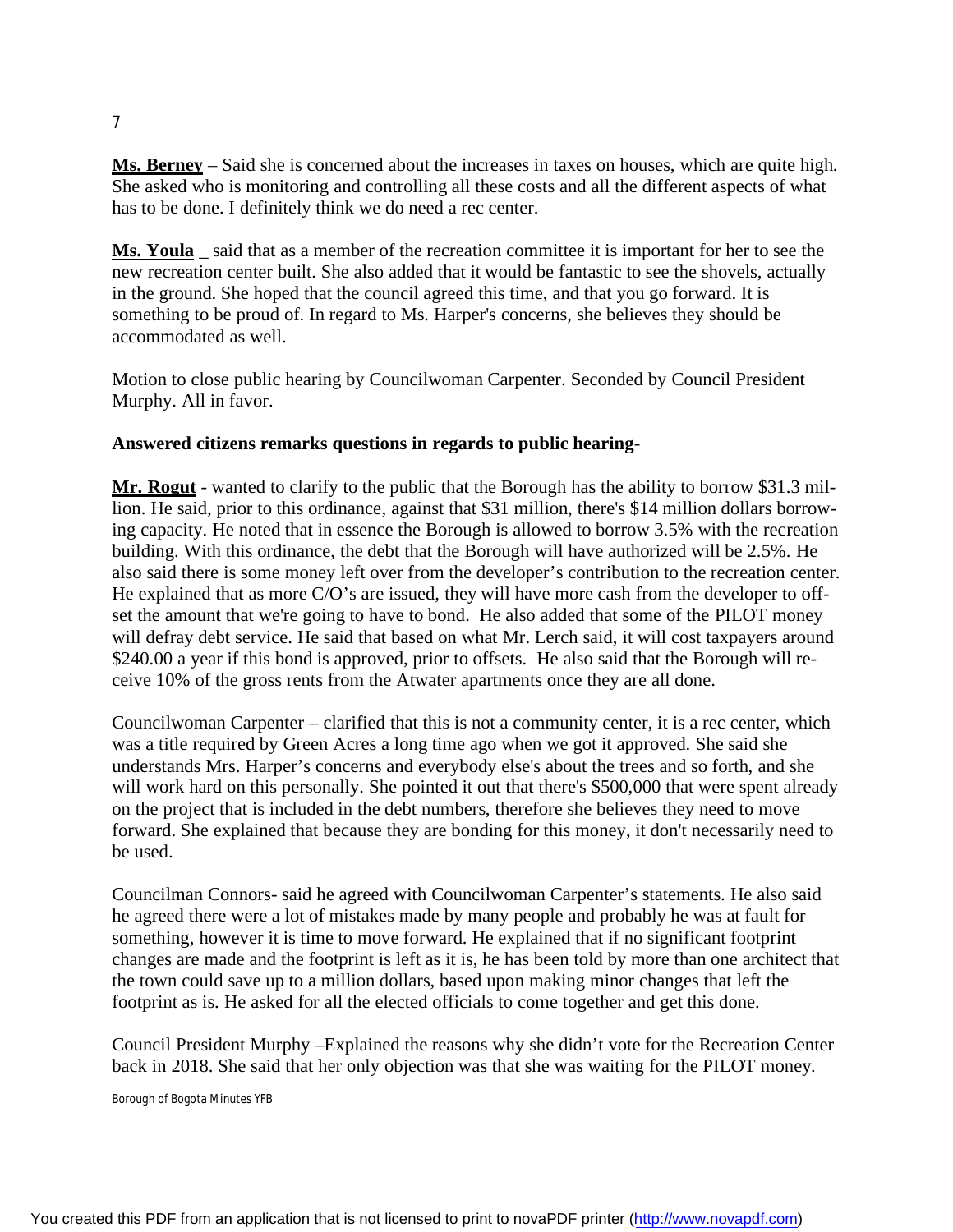And she also asked for the council to put the question on a referendum, and ask the community if they wanted to bond.

Councilman Robbins- Said that he believes the price for the Recreation Center is too high. He also added that the town doesn't have a new firehouse, which was put on the back burner.

Councilman Connors – Agreed with councilman Robbins on the price tag for the recreation center, but said there's ways to bring it down to a more reasonable number that the town will accept. Additionally he said, there is a wonderful development down by the river and every year that money can be used to offset the debt. He also said there is an account with close to \$3 million still sitting there. To address Councilman Robbins concern regarding the need for a fire house, he said the Apollo building was purchased to give the Fire department great offices and space, and that a new fire house will happen at some point. It will happen after this one project is completed, then the next one can be addressed.

Introduction Ordinance: 1570 – Bond Ordinance to appropriate an additional Sum to the Construction of a New Recreation/ Community Center at Olsen Park.

Mr. Rogut explained that making the capital budget amendment is just a technicality that the town needs to do if they are going to adopt the bond ordinance. He recommends to table and then do it at the meeting after it adopts the bond ordinance. If the Council adopts the bond ordinance tonight, all it's doing is putting an authorization on the books. The town is under no obligation to spend any of this money or borrow any money. So by adopting the bond ordinance, even if you were subsequently rejecting the bids and go out to bid again, all its doing is setting in motion the appropriation of a maximum amount of \$9,710,000 to spend on this building.

Councilwoman Fede- said that the recommendations of Mr. Rogut should be taken into consideration since he is one of the best in the state, plus the process costs money.

After Bond Counsel Rogut and the Borough Auditor advised and gave recommendation of the recreation bond ordinance, a motion was made by Councilwoman Fede seconded councilman Connors to move the bond ordinance for the recreation center to the February 17, 2022 council meeting.

## Called the roll:

Councilwoman Carpenter, Councilwoman Fede, and Councilman Connors voted yes. Council president Murphy, Councilwoman Granquist, and Councilman Robbins voted no. Mayor Kelemen broke the tie to allow bond ordinance move to the next meeting agenda.

Borough of Bogota Minutes YFB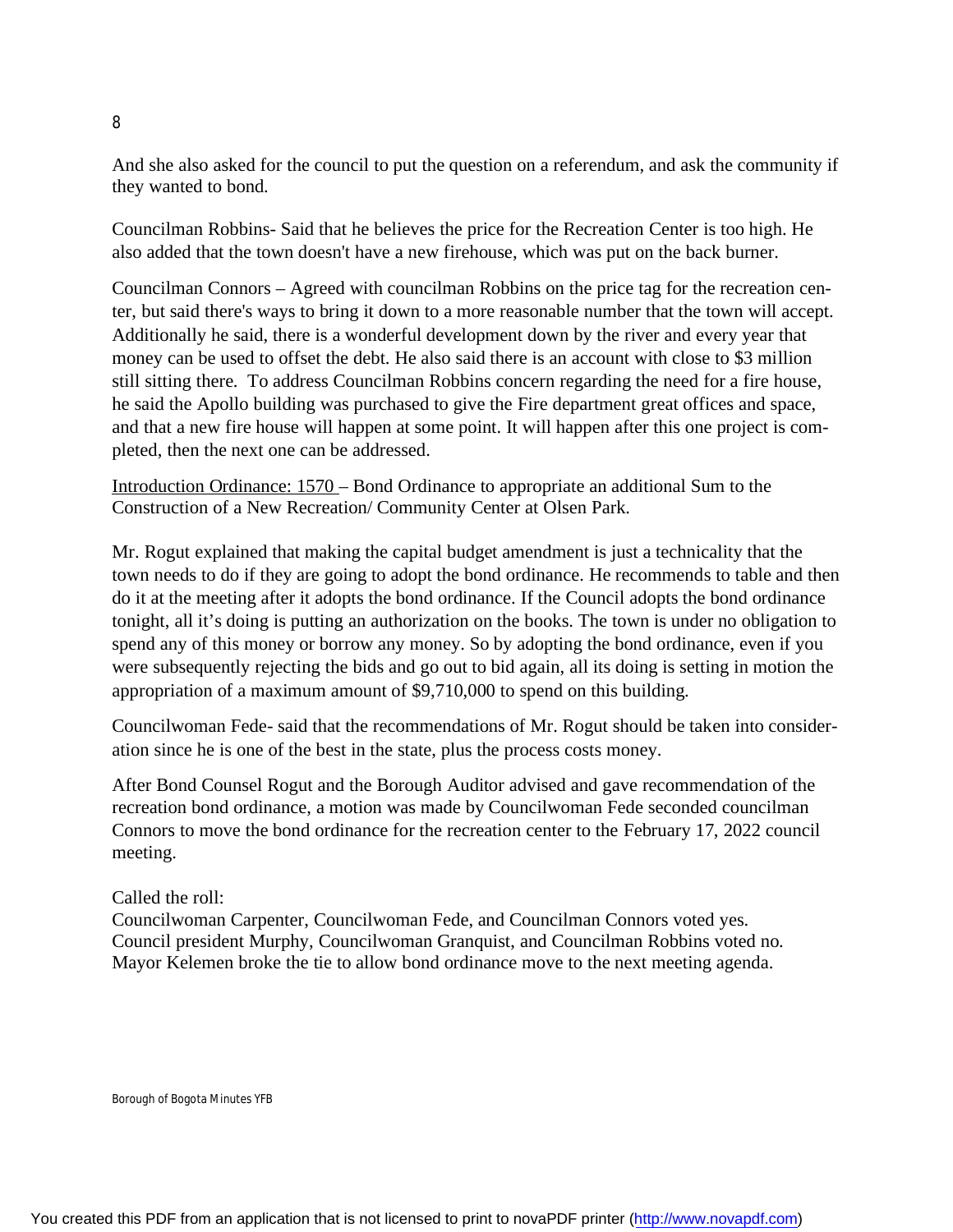#### **Public Hearing of Ordinance**

#1571 Ordinance amending Chapter 7A of the Bogota Code to authorize the placement of a handicapped parking space on the street in front of 127 High view Place.

Open for public comments:

No comment

Motion made by Councilwoman Carpenter, to close public comments for ordinance #1571, seconded by Council President Murphy. All in favor.

Motion was made by Councilwoman Granquist to adopt #1571, Seconded by Councilman .All in favor

Resolutions were tabled to be moved to the February 17, 2022 meeting:

2022-46 authorize the Change in Use at Olsen Park to permit the Construction of the Recreation **Center** 

2022-47 Capital Budget Amendment

Motion was made by Councilman Connors to table resolutions 2022-46-2022-47 to the February 17, 2022 meeting, seconded by Councilman Connors. All in favor.

## **Approvals:**

Minutes 12/16/2021 Motion was made by Councilman Robbins to approve the minutes of 12/16/2021, seconded by Council President Murphy. All in favor.

Closed Session Minutes

Motion was made by Councilwoman Carpenter to approve closed session minutes of 12/16/2021, seconded by Councilman Connors. All in favor.

Sine Die and Re-Organization Minutes 1/06/2022

Motion was made by Councilwoman Carpenter to approve Sine Die and Re-Organization Minutes of 1/06/22, seconded by Councilman Robbins. All in favor.

Minutes 1/20/2022

Motion was made by Councilwoman Carpenter to Minutes of 1/20/2022, seconded by Councilman Connors. All in favor.

Minutes closed session 1/20/2022

Motion was made by Council President Murphy to Minutes of 1/20/2022, seconded by Councilman Robbins. All in favor.

Borough of Bogota Minutes YFB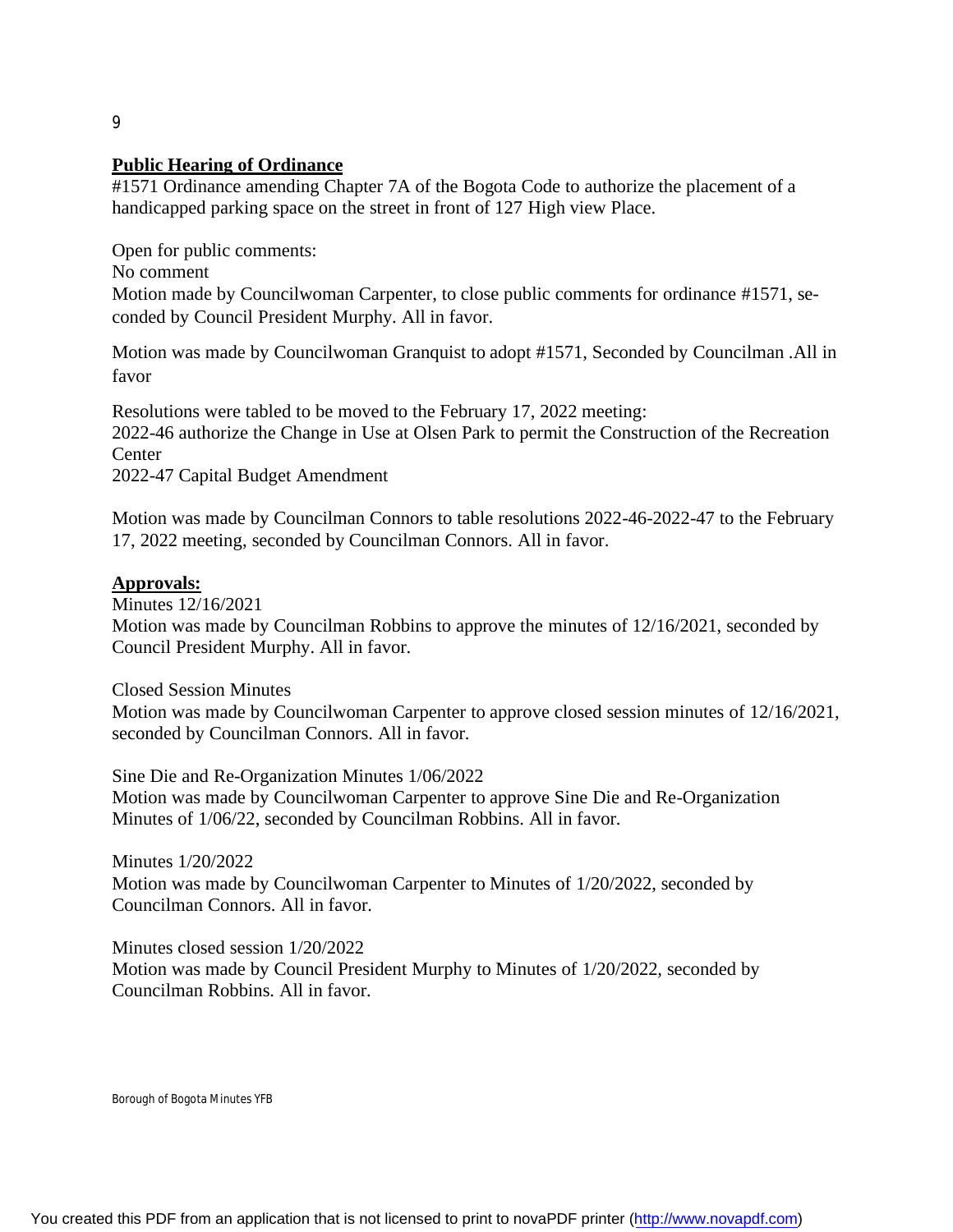# **2 nd Citizen Remarks**:

One Five (5) minute time limit per person Motioned was made by Councilman Connors to go into citizen remarks, seconded by Councilwoman Carpenter. All in favor.

**Mr. Ortiz**- asked why the Borough administrator was not at the meeting. He was concerned about the side street on Fairview Ave.

**Mr. Nunez-** agreed with Mr. Ortiz that the administrator has missed a few meetings and he should be reimbursing the taxpayers for his lack of attendance at the meetings, which he believes is part of his job.

**Ms. Berney** - concerned about the town going back for bids. Also asked who is the person managing the project and the spending.

**Ms. Harper**- said that the citizens' requests about saving the trees should be taken into consideration, and that it is very important for the administrator to be part of these meetings.

**Ms. Youla**- told the council to stop spending taxpayer money and make a decision on continuing with the project or not. She also added that if the citizen's concerns were incorporated when the plans were unveiled at the time, then we wouldn't be in this situation of backtracking and talking about it again.

**Mr. Fede**- asked the council to please move forward and save money by doing a shared service.

Motion was made by Councilwoman Carpenter, seconded by Councilman Robbins to close citizen's remarks. All in favor.

## **Answered citizen remarks questions-**

Councilwoman Carpenter- said that no discussion should take place regarding an employee's attendance. She added that she doesn't know what happened to his parents, and it's no reason for anyone to speak regarding any employees.

Councilwoman Fede – addressed Mr. Fede's question concerning recycling shared service and said that the lack of cooperation is making the process difficult. They have asked the Borough for critical information to evaluate a shared service agreement and that information has not been provided to them. It may well be that it may not exist, but it can certainly be prepared. She said that all she is asking for is cooperation from the Borough's side to get the information to the consultant that Ridgefield Park is graciously paying, so she can evaluate the situation. She added that they are waiting for a spreadsheet of information that hasn't been provided, and it needs to be.

Borough of Bogota Minutes YFB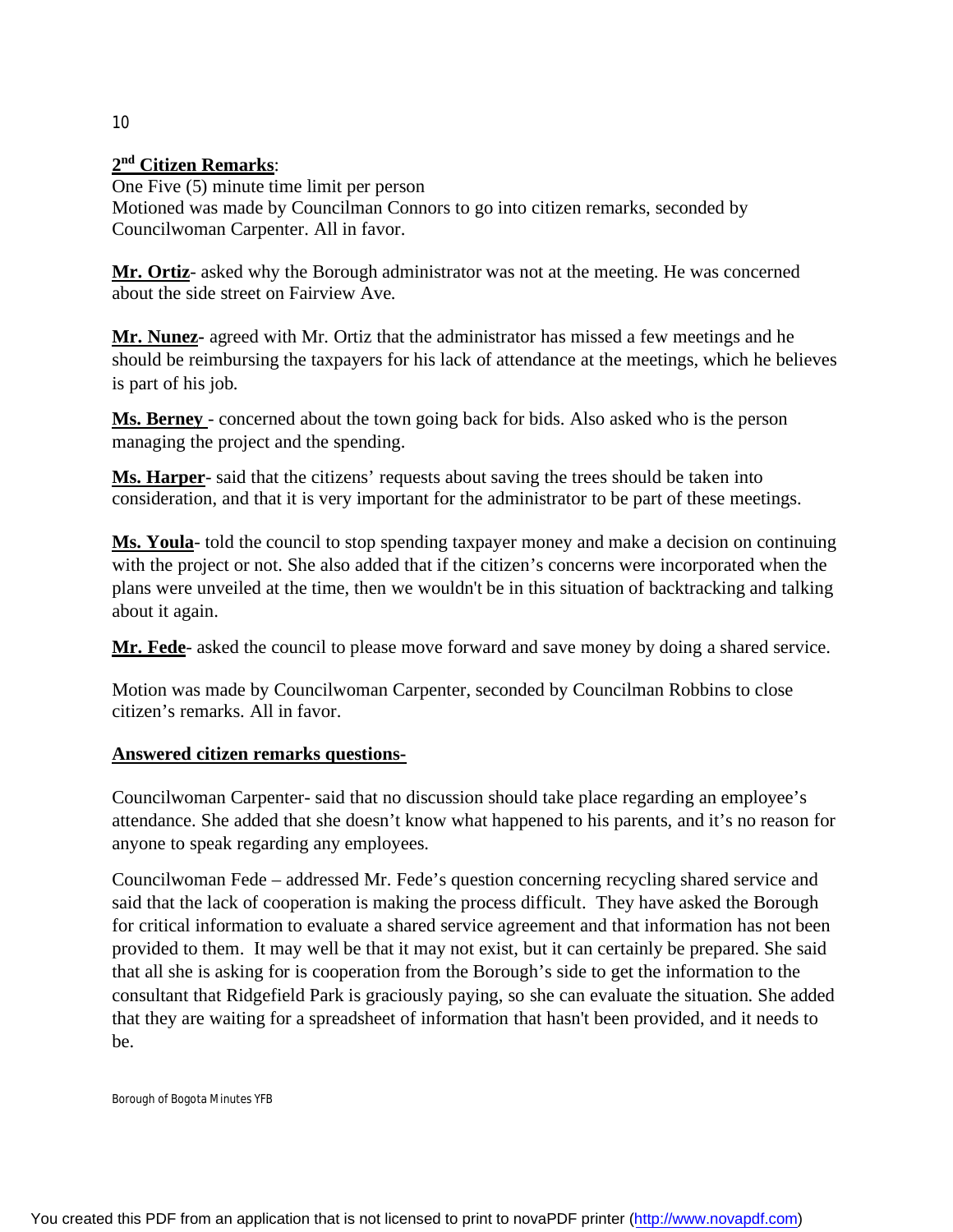Mayor Kelemen - regarding the recycling center shared service, he said it is very difficult communicating with certain employees. He added that a couple of months ago he assigned Councilwoman Granquist to schedule an appointment with Administrator Scarpa to follow up on that. Ms. Granquist said she was not able to meet with the administrator yet.

Councilman Connors- asked the residents to be patient because they want make sure taxpayer money is going to be spent properly.

#### **Reports:**

#### **Five (5) minute time limit per Council Member**

Mayor, Council Committees, Borough Administrator, Borough Attorney, Deputy Clerk

Mayor Kelemen- Covid 12 new cases- DPW great job cleaning up the snow last week-Thanked the fire department, police and OEM for their time and dedication. Thanked all the young adults for helping the people in need of cleaning up the snow.

Councilwoman Granquist- Thanked DPW workers for their great job. DPW worked over 21 hours, double time and half and used over 191.70 diesel fuel and 52.50 gallons of gasoline during the storm. She added that they used 50 pounds of salt on the sidewalks. As far as the shared service there's no update as yet.

Councilman Connors- He reported that BACSA will have a meeting on Monday February 7 at 7pm at the Borough Hall. He said there were no other meetings this past week but next week the Board of Education will have a meeting on Tuesday at 7pm.

Councilwoman Carpenter – Thanked all the DPW for their time and great job cleaning up the snow. She also mentioned that the county discussed a resolution partnering with Bergen Community College and the economic development, they got \$90,000 in grants and students will be working. Additionally, she said there was an article advertisement called NJEDA –economic development authorities for small businesses improvement grants. The amount for Bergen County is \$15 million, 40% of it or \$6 million will be reserved for businesses and nonprofits located in opportunities zone. Thanked everyone for appointing Millennium again. She said the Borough has \$104,000 set or in progress for approval and hope it comes out to be more.

Council President Murphy- No report on the library- planning and zoning's next meeting is February 8<sup>th</sup>.

Councilman Robbins- the WI Fi is up and running at Hose 3 in the Apollo building. Engine one's heater is currently not working and DPW superintendent Mr. Kohles is looking into it, as it might need to be replaced. Engine two has been out of service, at the moment, because they're replacing an alternator. The left side of the building the gutters are either bent or not sitting properly so rain is leaking through the face of the building and that's not good for the inside.

Borough of Bogota Minutes YFB